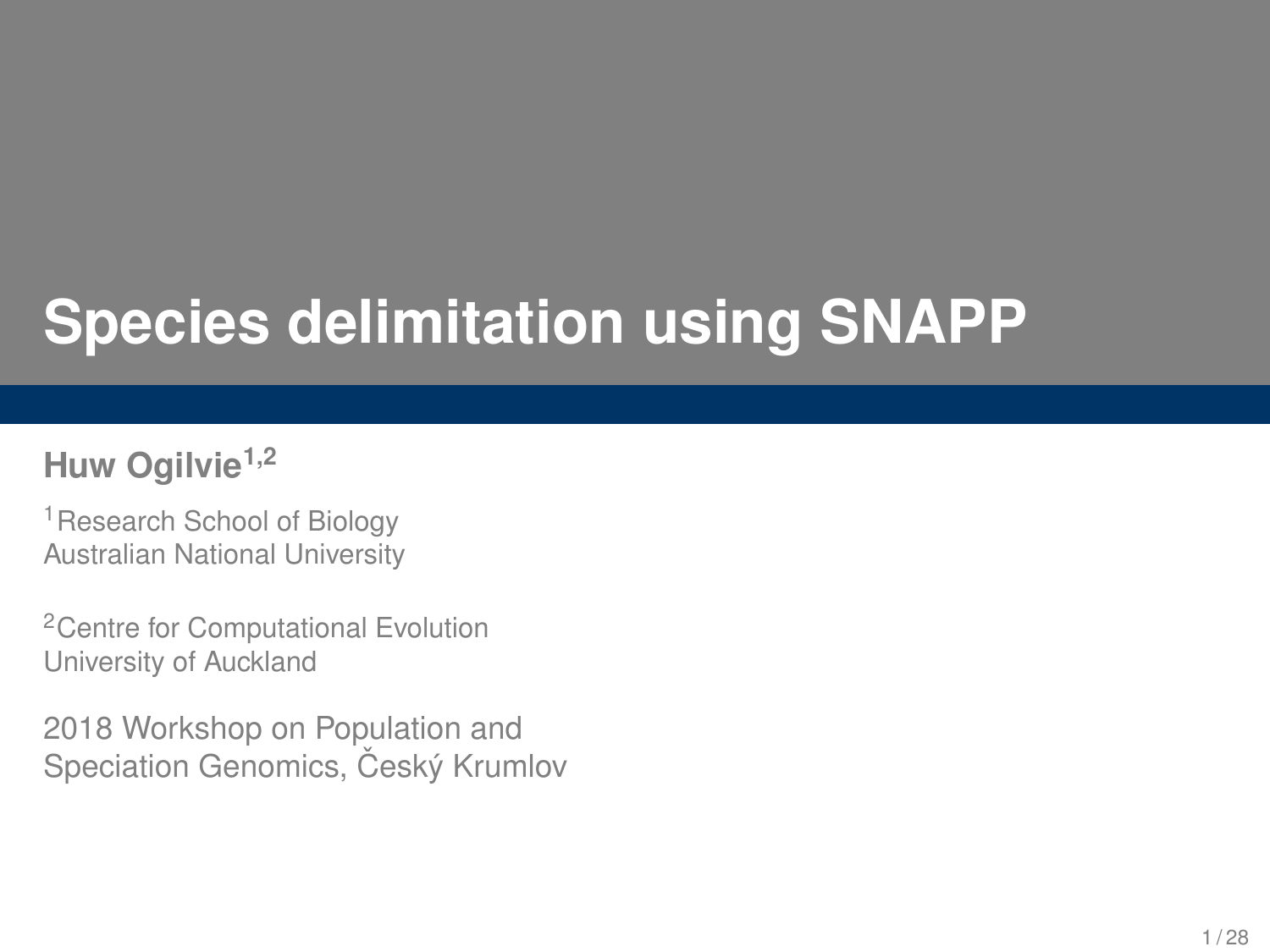# <span id="page-1-0"></span>Part I

## **[SNAPP](#page-1-0)**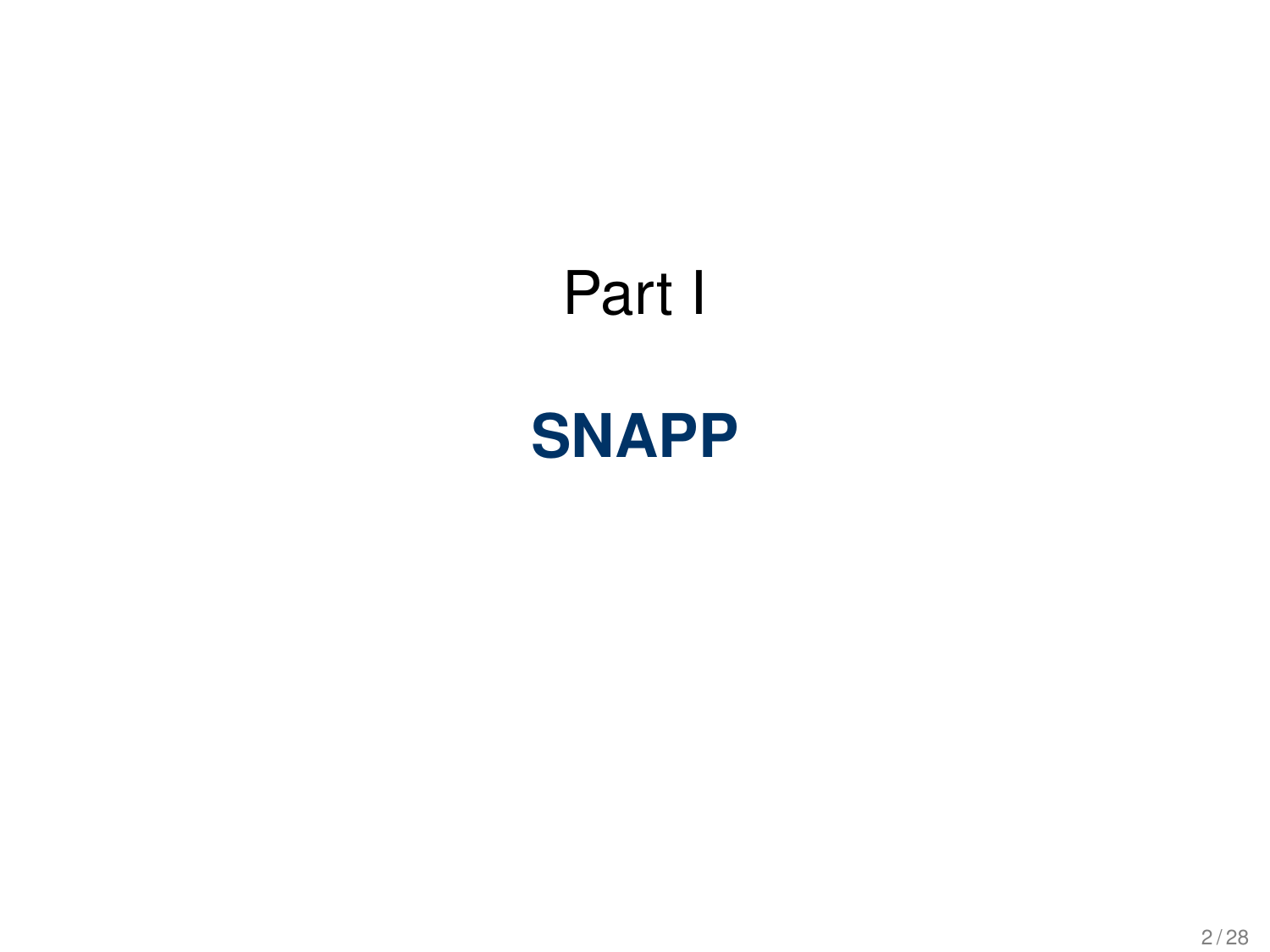- SNAPP is a multispecies coalescent (MSC) method
- is a Bayesian MSC method (implemented in BEAST2)
- can be used with Bayes factors for species delimitation

Bryant, D., Bouckaert, R., Felsenstein, J., Rosenberg, N. A., & RoyChoudhury, A. (2012). Inferring species trees directly from biallelic genetic markers: bypassing gene trees in a full coalescent analysis. *Molecular biology and evolution*, 29(8), 1917–1932.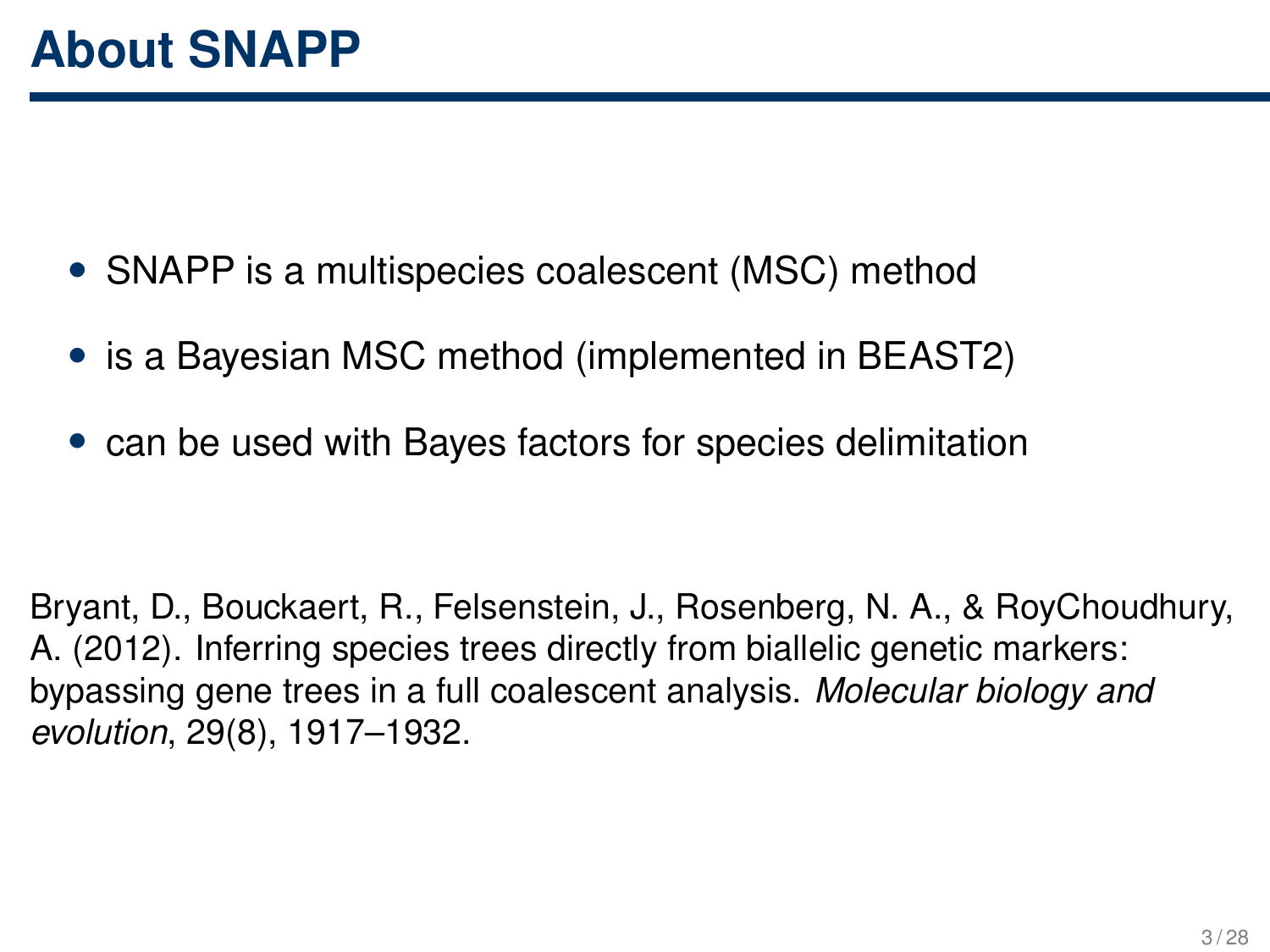#### **The (Kingman) coalescent**



- Models the evolution of orthologous loci
- Applies to a single population
- Backwards in time
- Coalescent rate inversely proportional to *Neg* (the effective population size *N<sup>e</sup>* scaled by generation time *g*)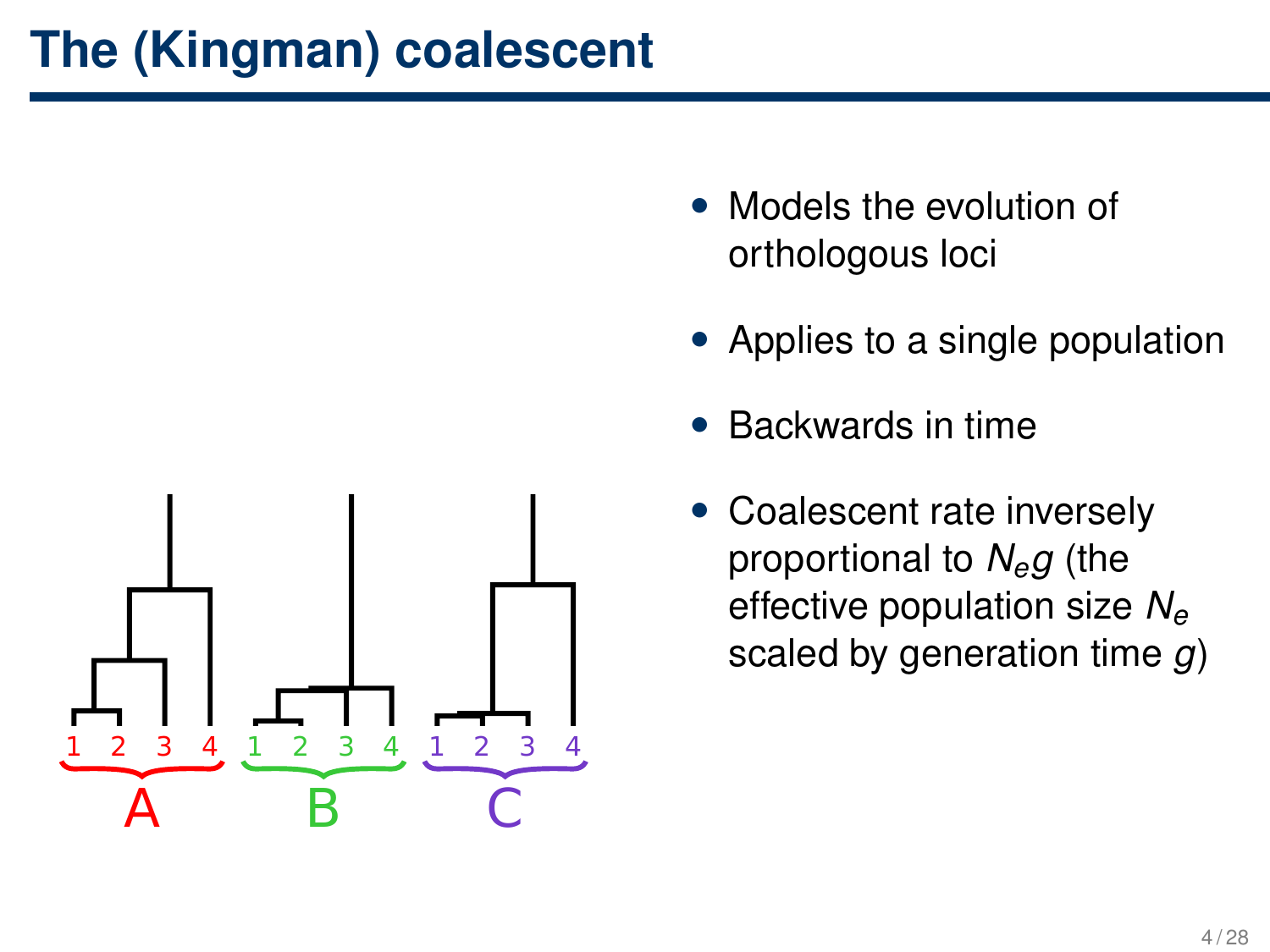#### **The multispecies coalescent**



- A separate coalescent process applies to each branch
- Assumes speciation is instantaneous
- Assumes no gene flow between populations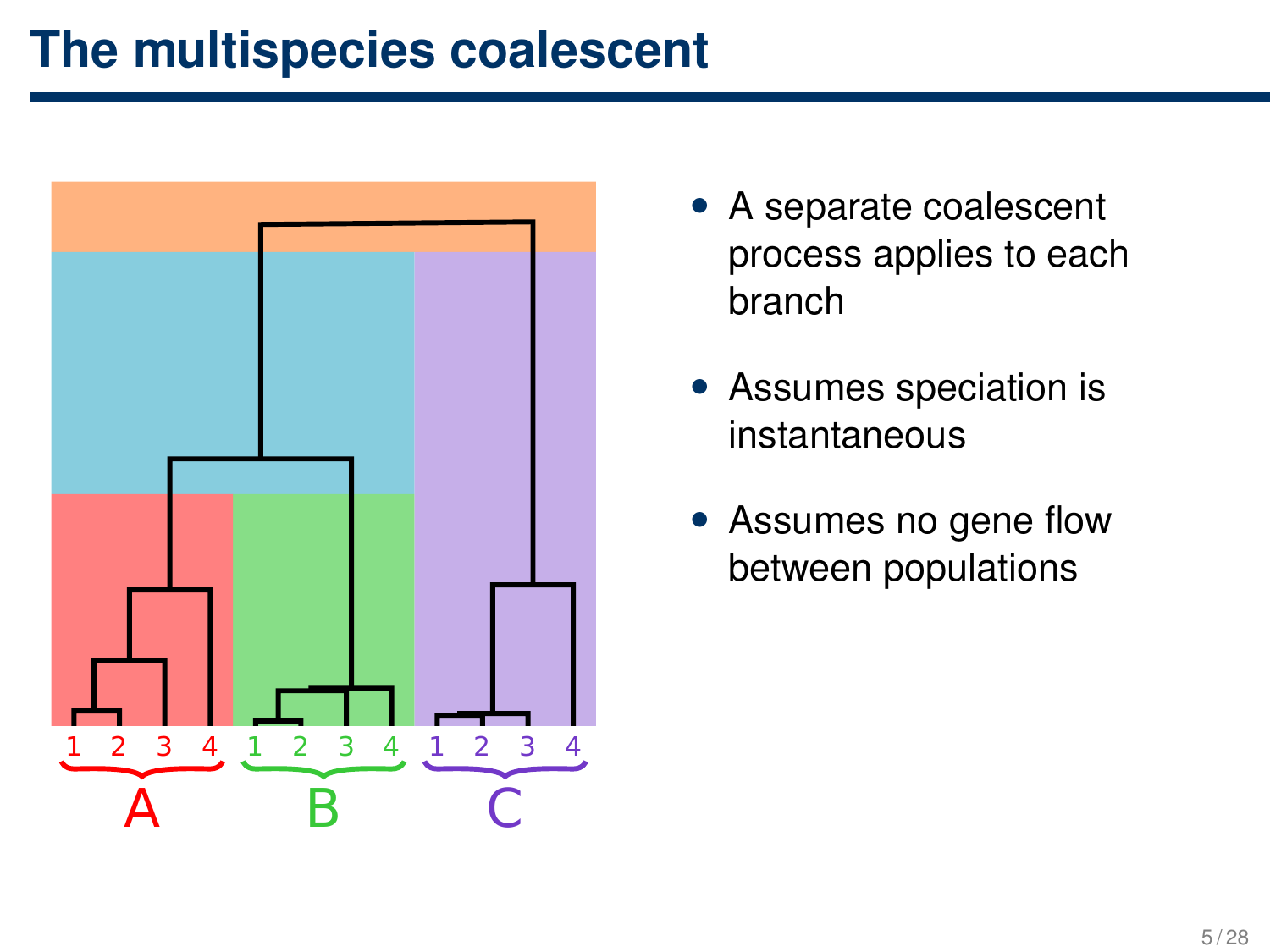#### **The multispecies coalescent**



- A separate coalescent process applies to each branch
- Assumes speciation is instantaneous
- Assumes no gene flow between populations
- Incomplete lineage sorting (ILS) is associated with large *Neg* and shorter branches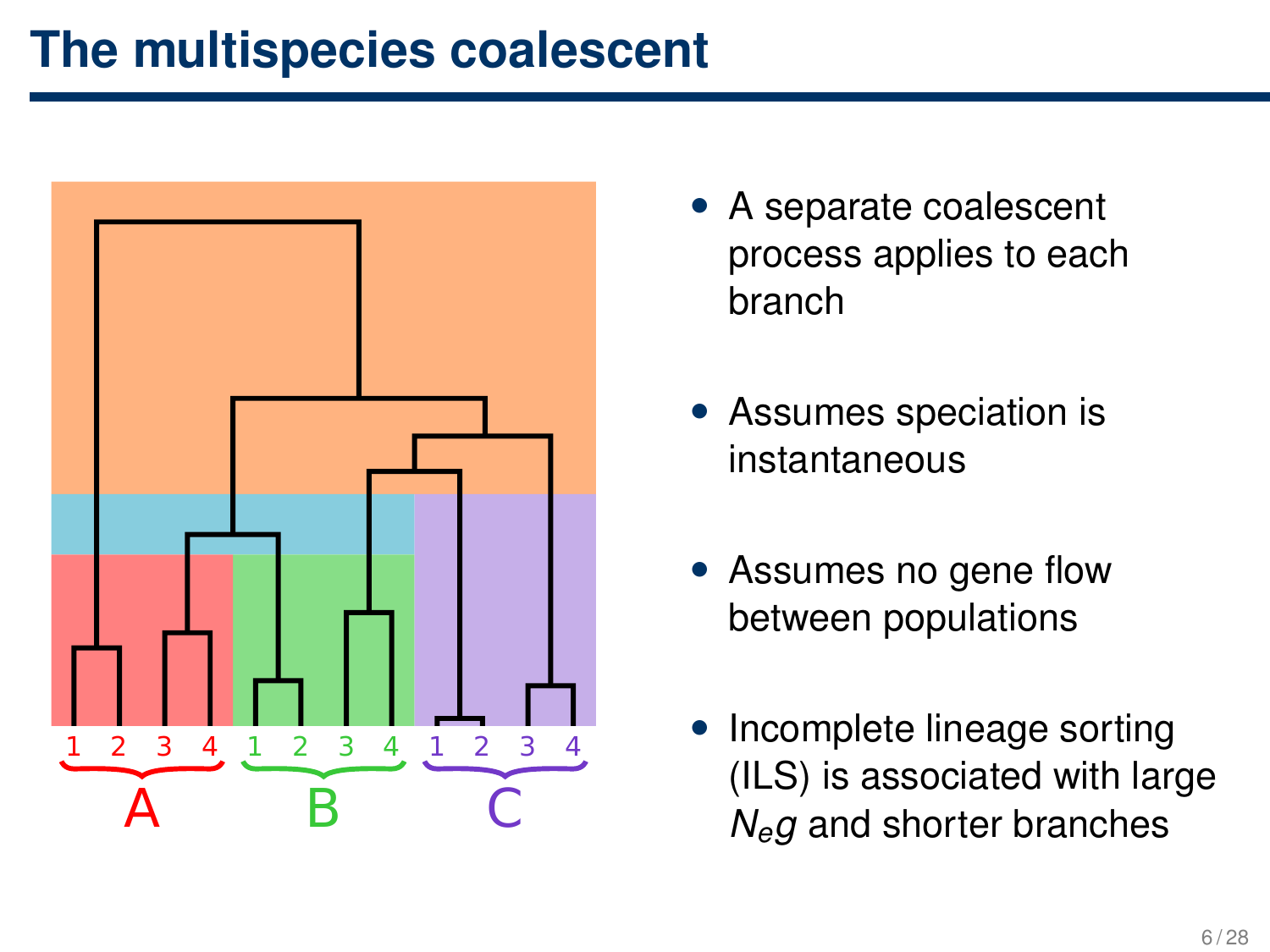You may be familiar with *multilocus* MSC methods such as BPP or StarBEAST2. They are based on this formula:

$$
P(S, \theta|D) = \frac{\prod_i P(D_i|G_i) \cdot P(G_i|S, \theta) \cdot P(S, \theta)}{P(D)}
$$

- *P*(*S*, θ|*D*) The posterior probability of the species tree topology *S* and divergence times and effective population sizes  $\theta$ 
	- $P(D|G_i)$  The phylogenetic likelihood of a gene tree  $G_i$
	- *P*(*G<sup>i</sup>* |*S*) The coalescent likelihood of the species tree
	- *P*(*S*, θ) The prior probability of the species tree topology *S* and divergence times and effective population sizes  $\theta$ 
		- *P*(*D*) The marginal likelihood of our model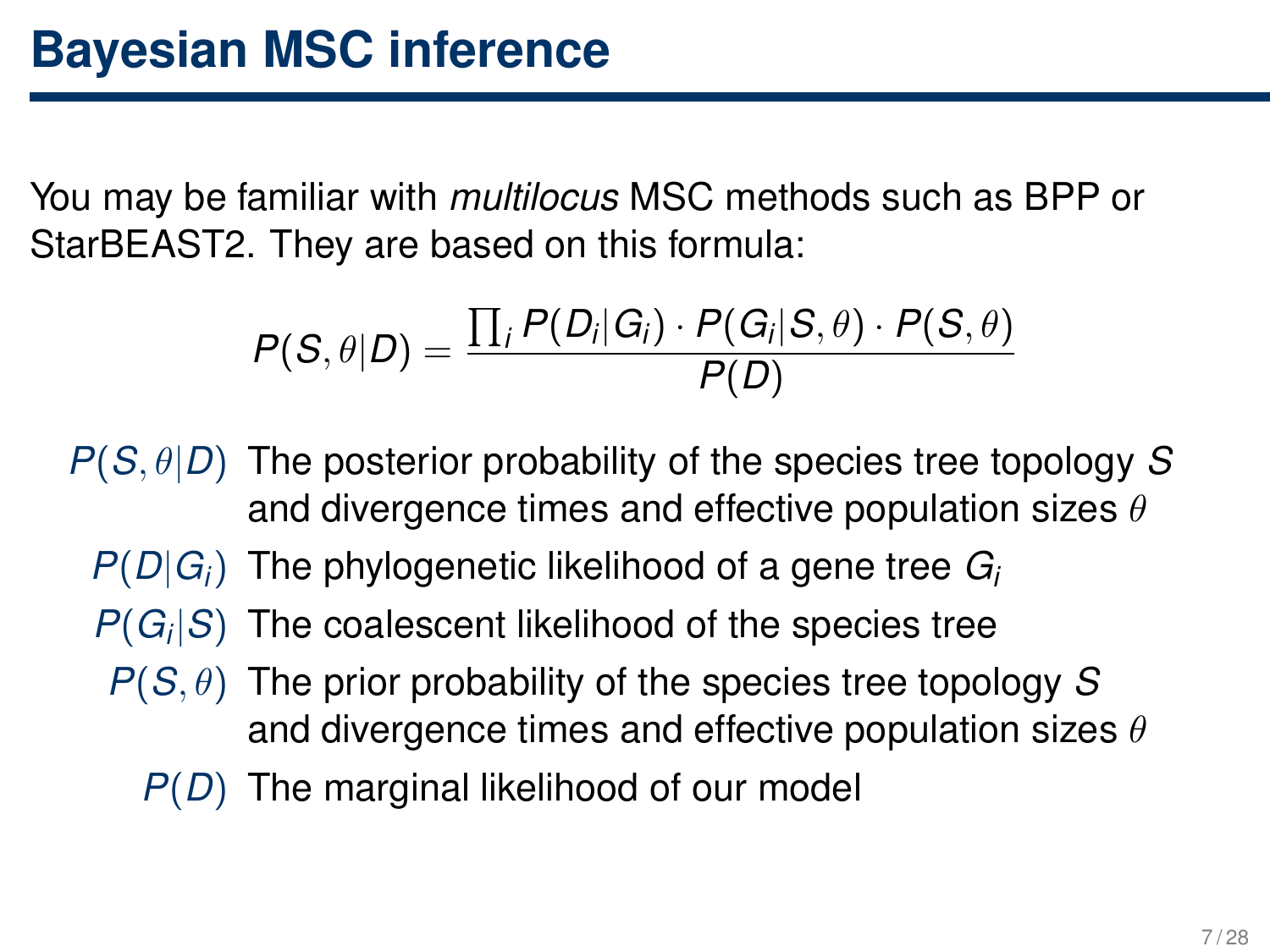You may be familiar with *multilocus* MSC methods such as BPP or StarBEAST2. They are based on this formula:

$$
P(S, \theta|D) = \frac{\prod_i P(D_i|G_i) \cdot P(G_i|S, \theta) \cdot P(S, \theta)}{P(D)}
$$

- *P*(*S*, θ|*D*) The posterior probability of the species tree topology *S* and divergence times and effective population sizes  $\theta$ 
	- $P(D|G_i)$  The phylogenetic likelihood of a gene tree  $G_i$
	- *P*(*G<sup>i</sup>* |*S*) The coalescent likelihood of the species tree
	- *P*(*S*, θ) The prior probability of the species tree topology *S* and divergence times and effective population sizes  $\theta$ 
		- *P*(*D*) The marginal likelihood of our model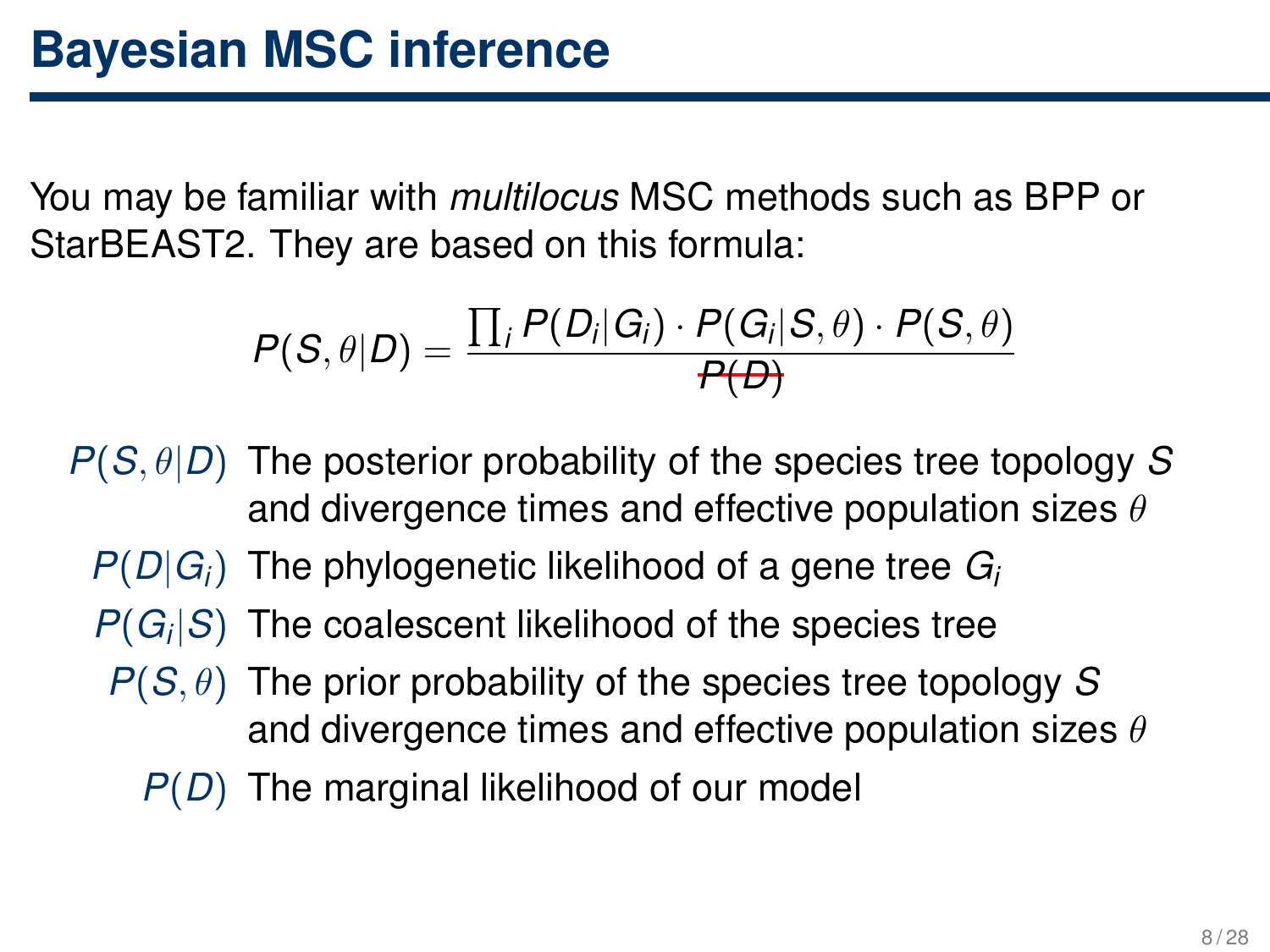- "SNP and AFLP Phylogenies" Bayesian *biallelic* MSC method!
- For younger species trees, only one mutation is observed for most polymorphic sites, so nuclear data can be approximated as biallelic.
- Analytical integrates over:  $\prod_i P(D_i|G_i) \cdot P(G_i|S)$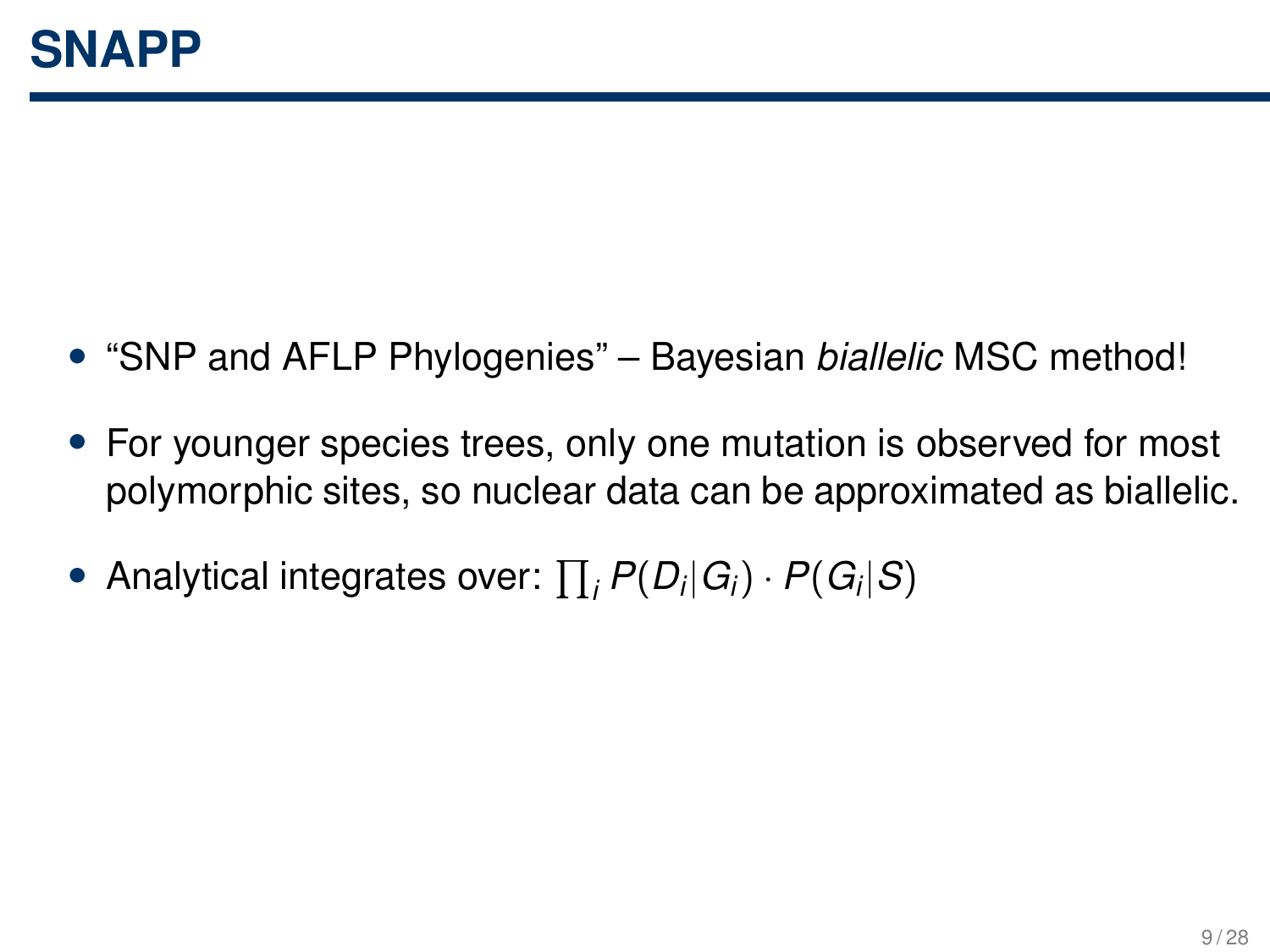#### **Integrating over gene trees**

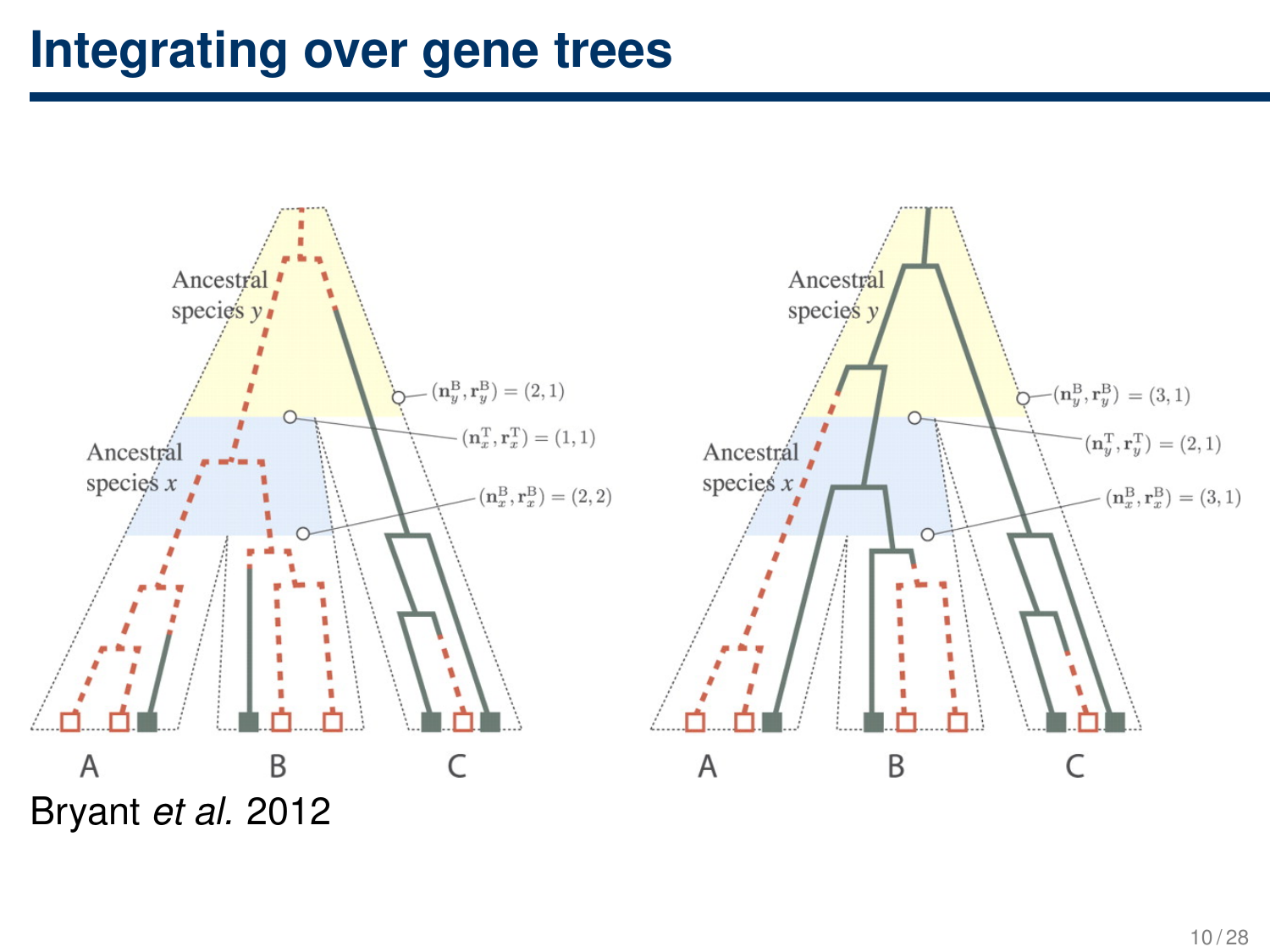Multilocus Assumes no recombination within each locus

SNAPP Each locus is a single nucleotide

Multilocus Scales poorly, difficult to use with many loci

SNAPP Can be used with a large number of unlinked sites

|              | Topologies | Divergence<br>times | Population<br>sizes | Coalescence<br>times |
|--------------|------------|---------------------|---------------------|----------------------|
| Multilocus   | 101        | 29                  | 59                  | 8900                 |
| <b>SNAPP</b> |            | 29                  | 59                  |                      |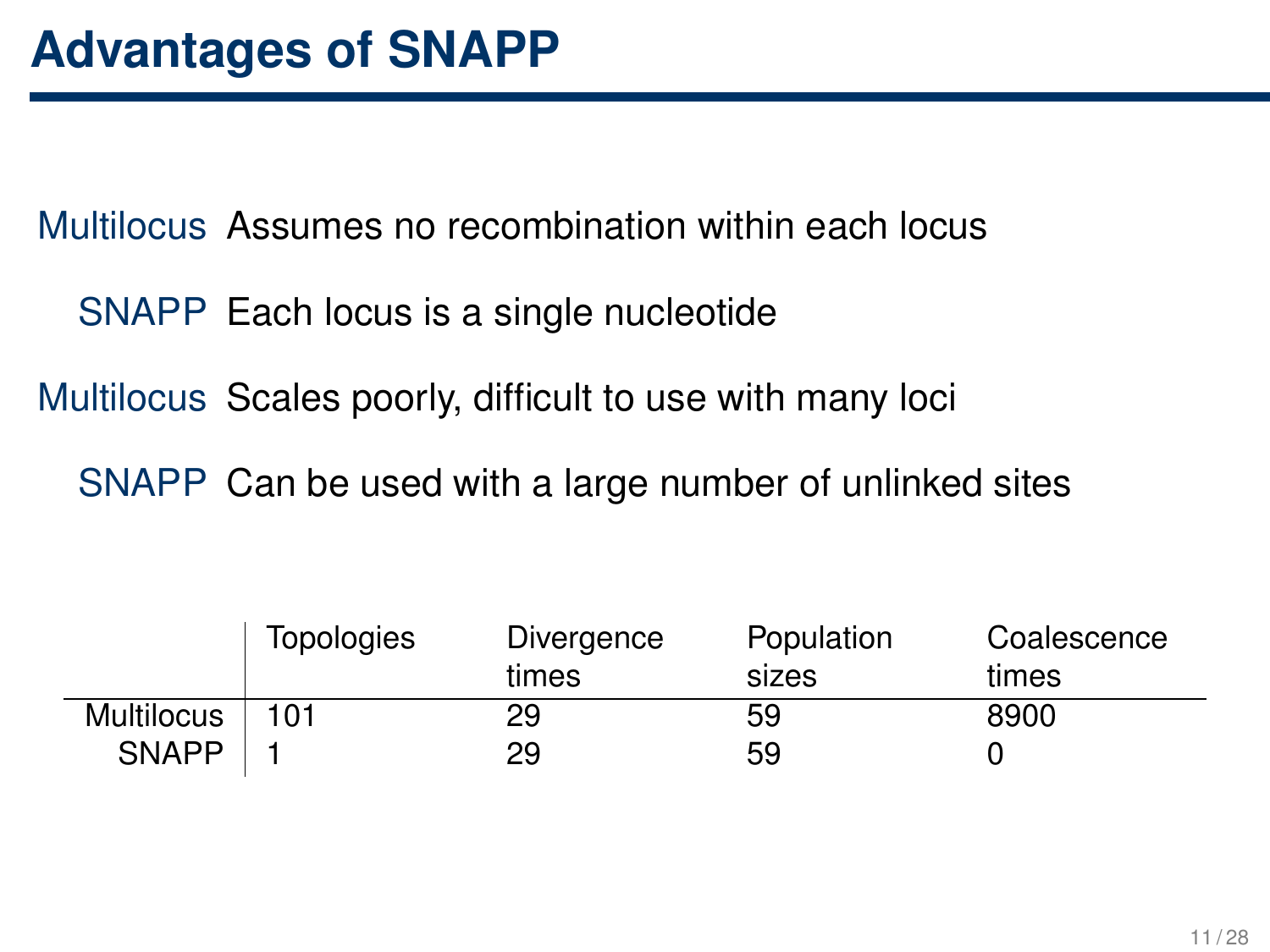## Part II

## <span id="page-11-0"></span>**[Bayes factors](#page-11-0)**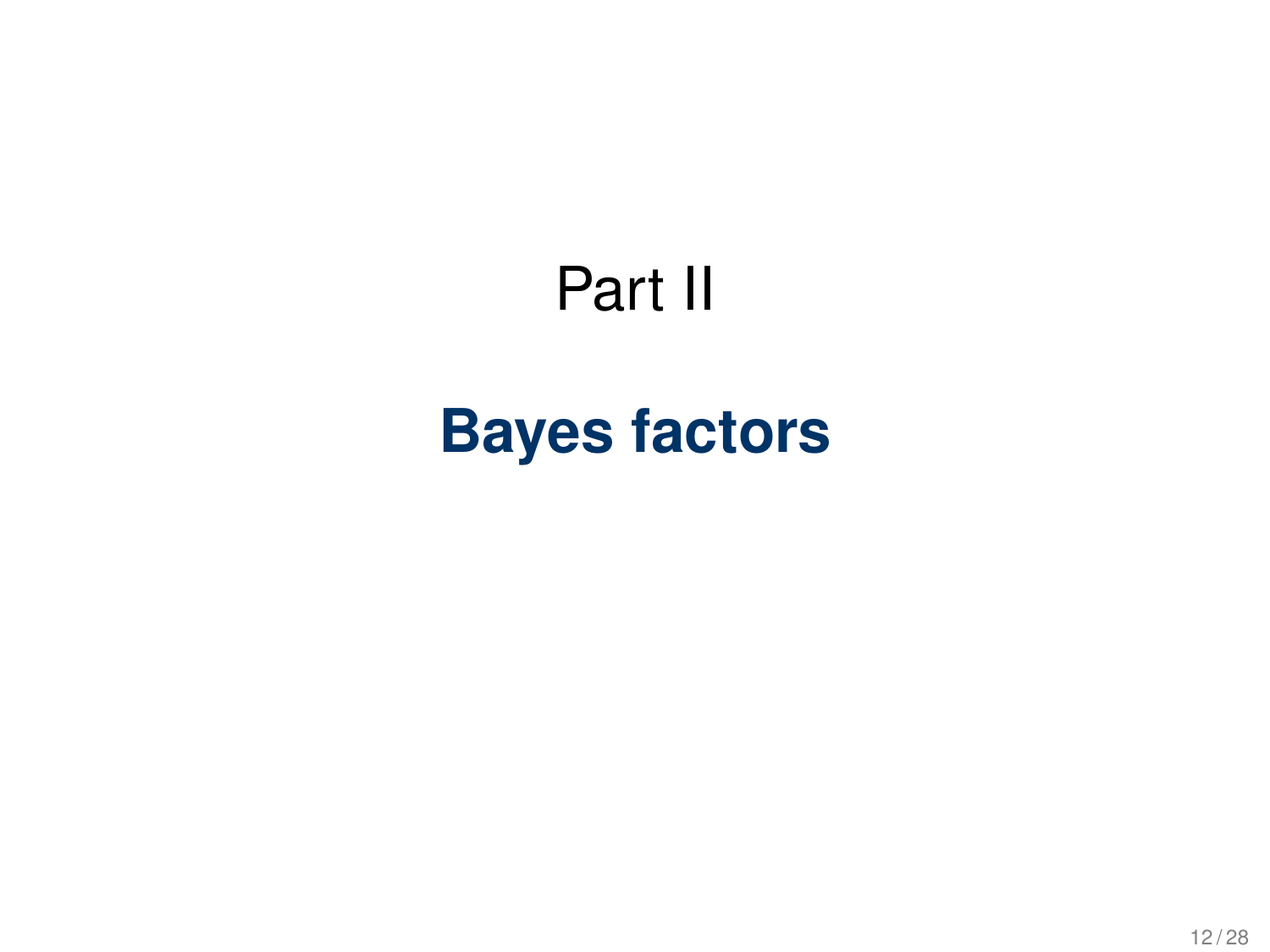Approach Relative model fit

Method Bayes factors

Question How much closer to the truth is model 1 vs. model 2

Approach Absolute model fit

Method Posterior predictive simulations

Question How close to the truth is model 1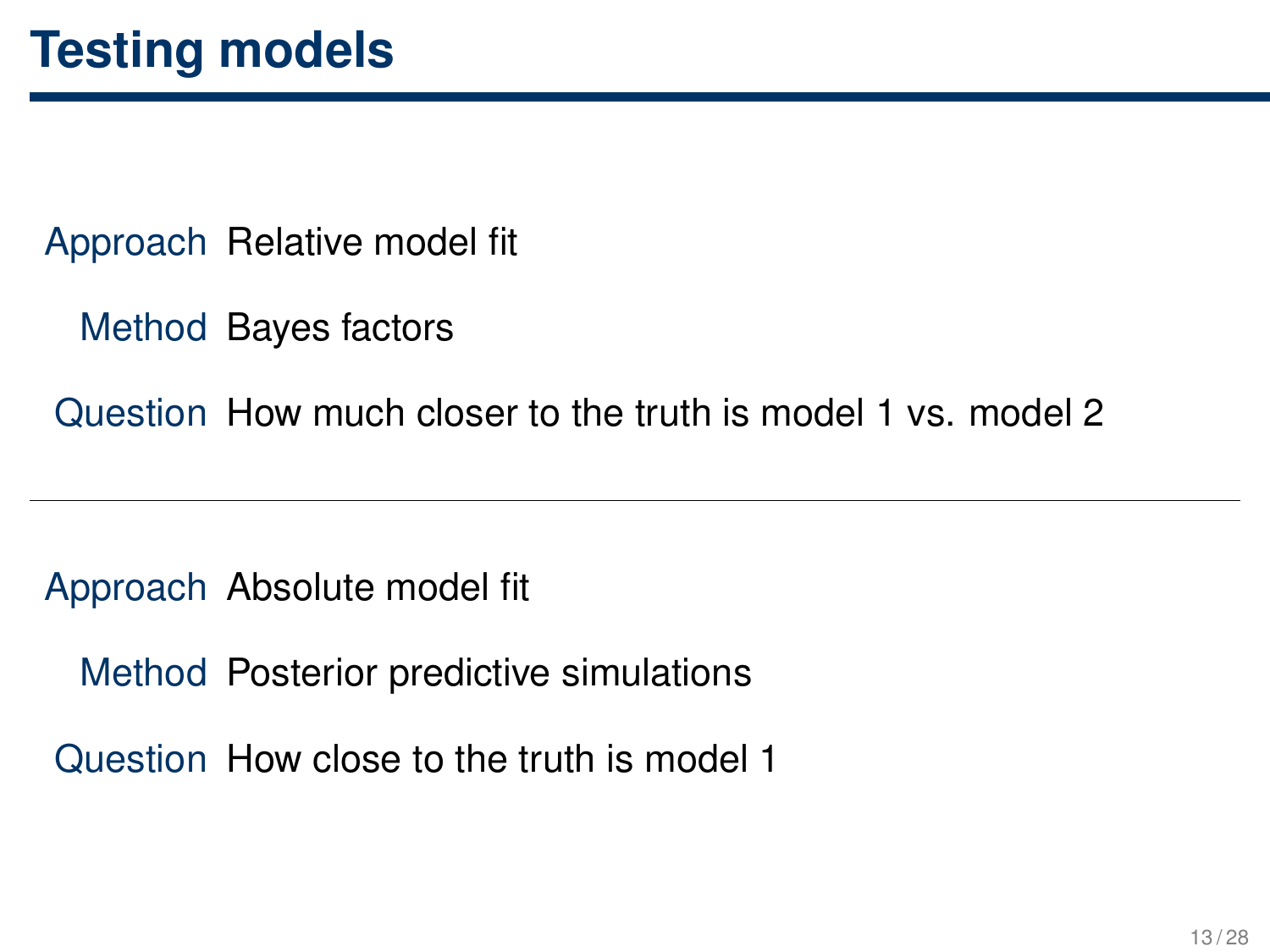- The species tree process (birth-death)
- The priors on birth-death parameters  $-\lambda, \nu$
- The gene tree process (multispecies coalescent)
- The priors on coalescent parameters *Neg*
- The substitution model (e.g. HKY+G)
- The priors on HKY+G parameters  $\kappa, \alpha, \mu$
- **The assignment of individuals to species**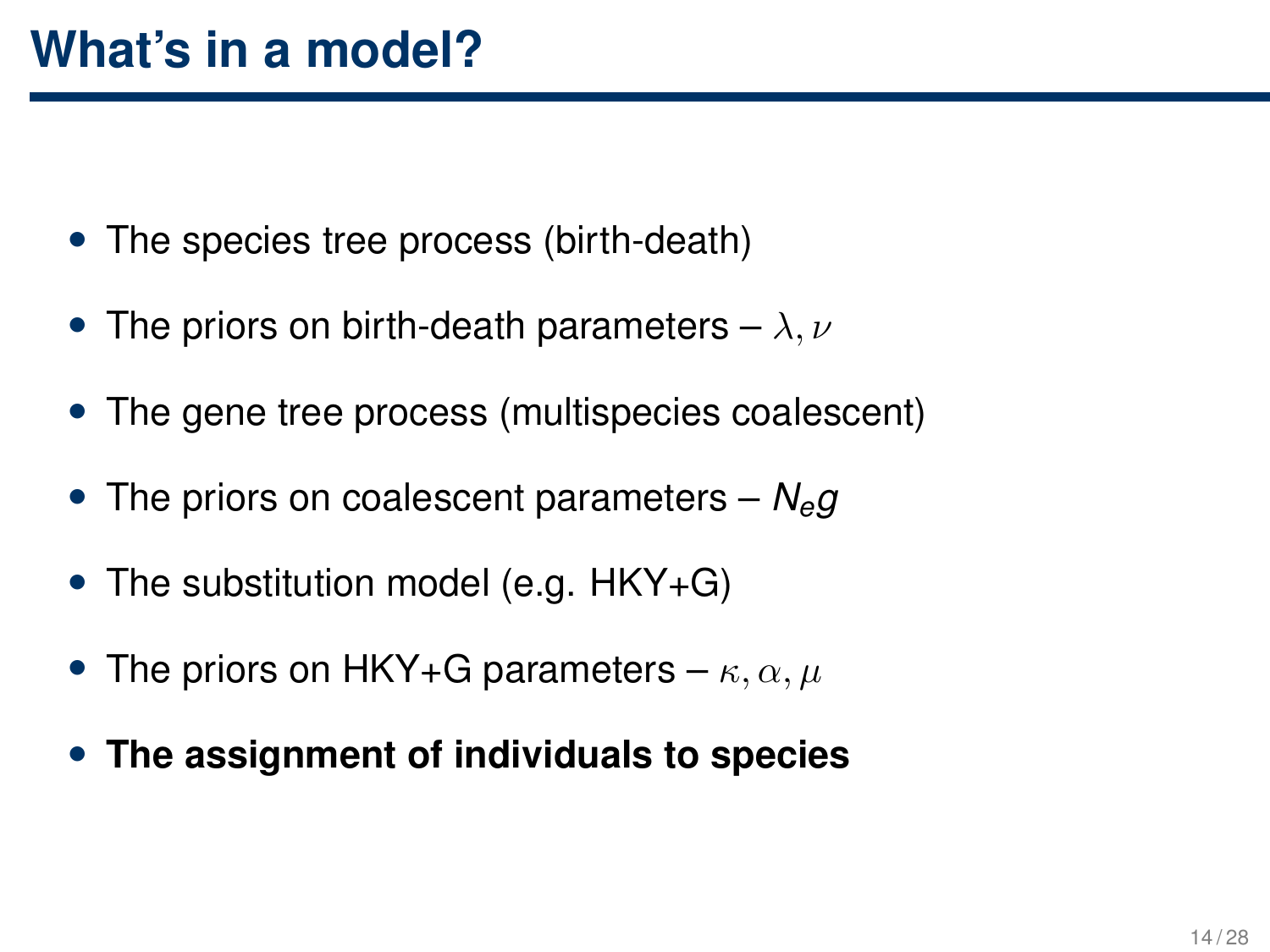Bayes' rule is often written as:

$$
P(\theta|D) = \frac{P(D|\theta) \cdot P(\theta)}{P(D)}
$$

But in practice is usually:

$$
P(\theta|D, M) = \frac{P(D|\theta, M) \cdot P(\theta|M)}{P(D|M)}
$$

*P*(*D*|*M*) is the marginal *likelihood*, and using Bayes' rule we can turn likelihoods into probabilities!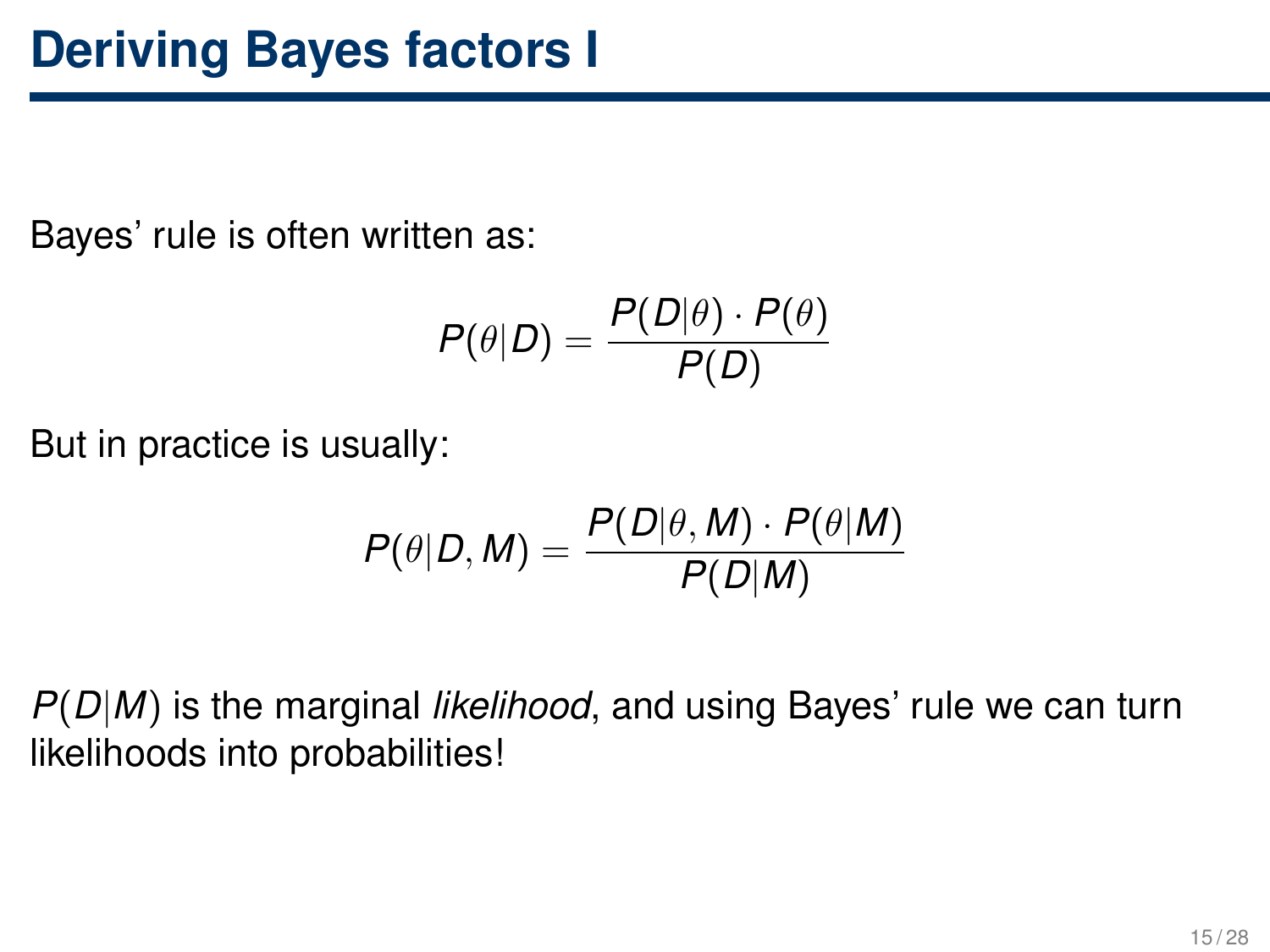Absolute probability intractable because of *P*(*D*) (again!):

$$
P(M|D) = \frac{P(D|M) \cdot P(M)}{P(D)}
$$

But when calculating relative fit (Bayes factor):

$$
\frac{P(M_1|D)}{P(M_2|D)} = \frac{P(D|M_1) \cdot P(M_1)}{P(D)} \cdot \frac{P(D)}{P(D|M_2) \cdot P(M_2)}
$$

Then *P*(*D*) cancels out:

$$
\frac{P(M_1|D)}{P(M_2|D)} = \frac{P(D|M_1) \cdot P(M_1)}{P(D|M_2) \cdot P(M_2)}
$$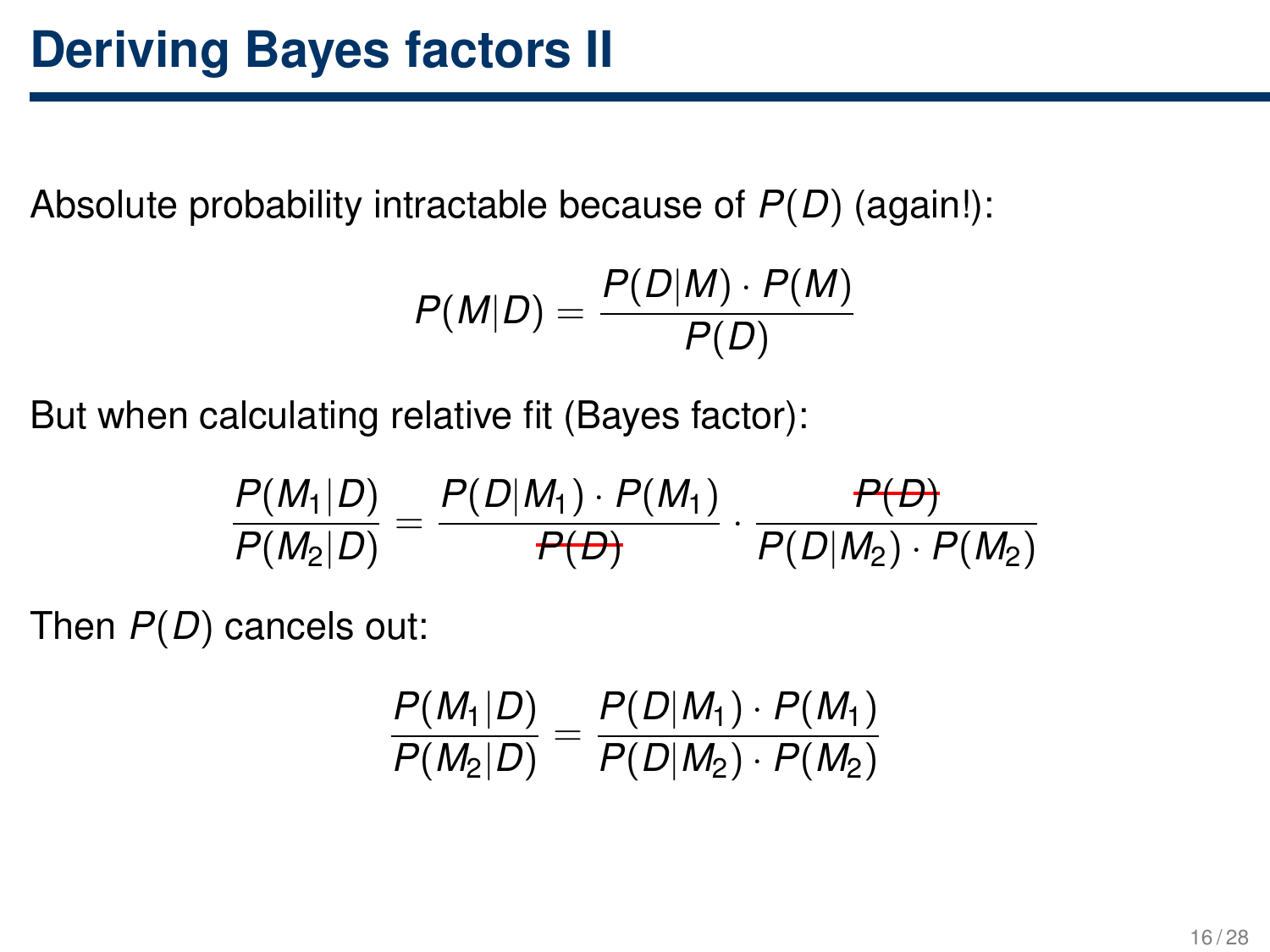#### **Evaluating Bayes factors**

If our belief is that  $P(M_1) = P(M_2)$ :

٠

$$
2 \ln B_{12} = 2 \ln \frac{P(M_1|D)}{P(M_2|D)} = 2 \ln \frac{P(D|M_1) \cdot P(M_1)}{P(D|M_2) \cdot P(M_2)}
$$
  
= 2(\ln P(D|M\_1) - \ln P(D|M\_2))

| $2 \ln(B_{12})$ | Support for $M_1$ over $M_2$       |
|-----------------|------------------------------------|
| $0$ to $2$      | Not worth more than a bare mention |
| $2$ to 6        | <b>Positive</b>                    |
| 6 to 10         | Strong                             |
| >10             | Very strong                        |

Kass, R. E., & Raftery, A. E. (1995). Bayes factors. *Journal of the American Statistical Association*, 90(430), 773–795.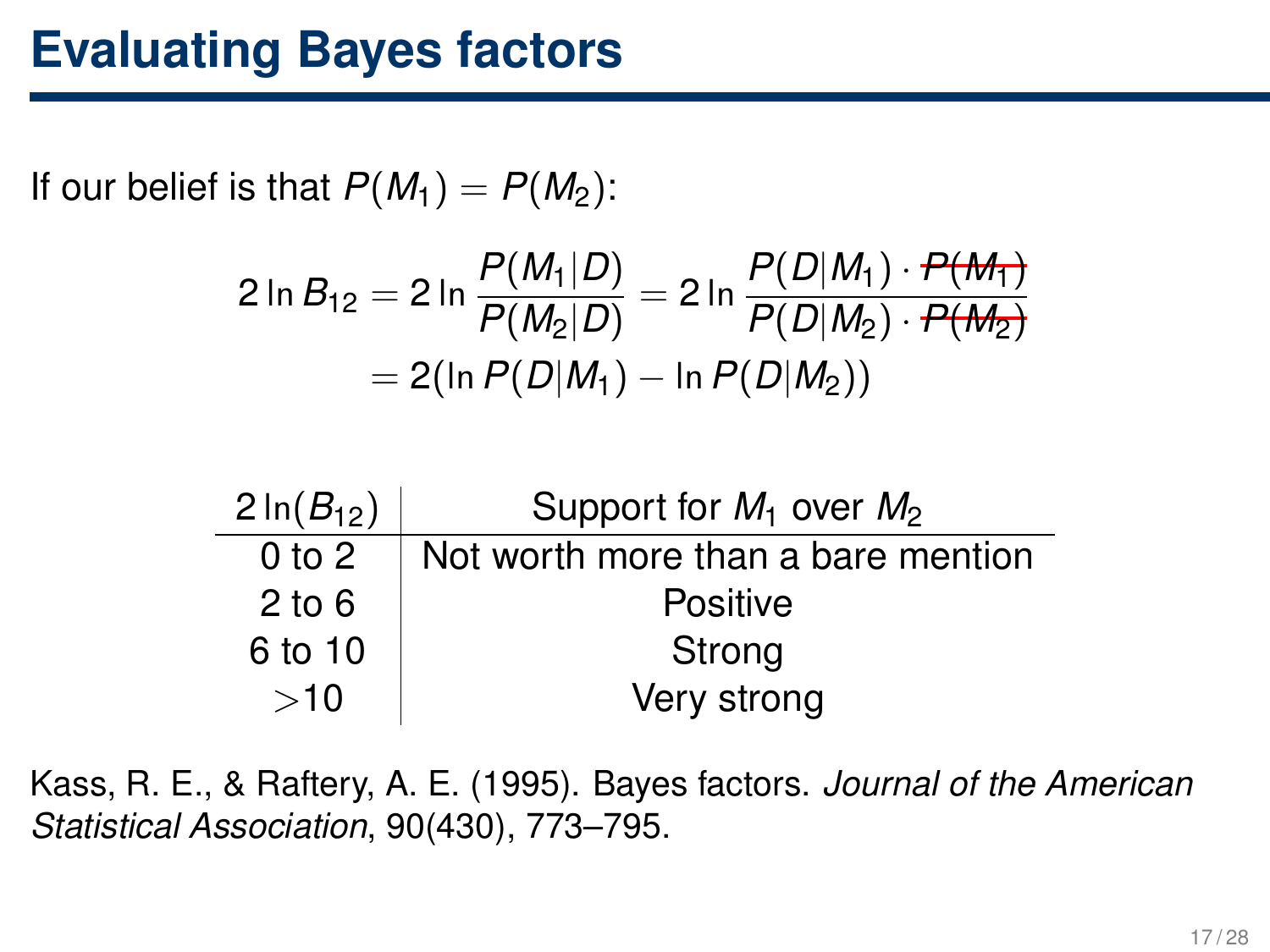#### Didn't I hear that the marginal likelihood *P*(*D*) is really hard to calculate, which is what motivated the development of MCMC?

...

...

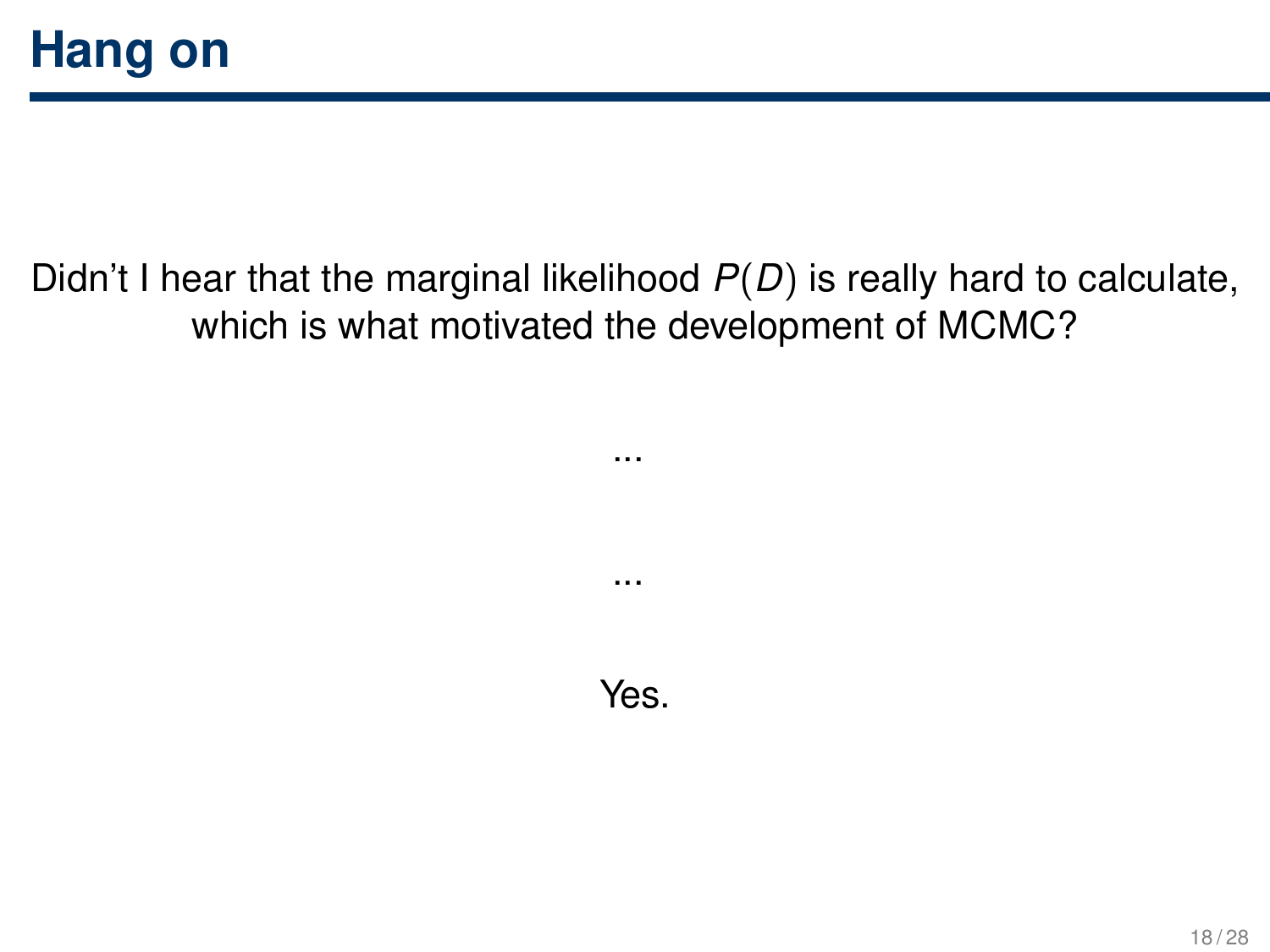Remember that the marginal likelihood normalizes  $P(D|\theta) \cdot P(\theta)$ :

$$
P(D) = \int_{\theta} P(D|\theta) \cdot P(\theta) \, \mathrm{d}\theta
$$

Which can be solved by computing the expected value of the likelihood  $P(D|\theta)$  when sampling from the prior distribution:

$$
P(D) = E[P(D|\theta)]
$$

```
https://darrenjw.wordpress.com/2013/10/01/
marginal-likelihood-from-tempered-bayesian-posteriors/
```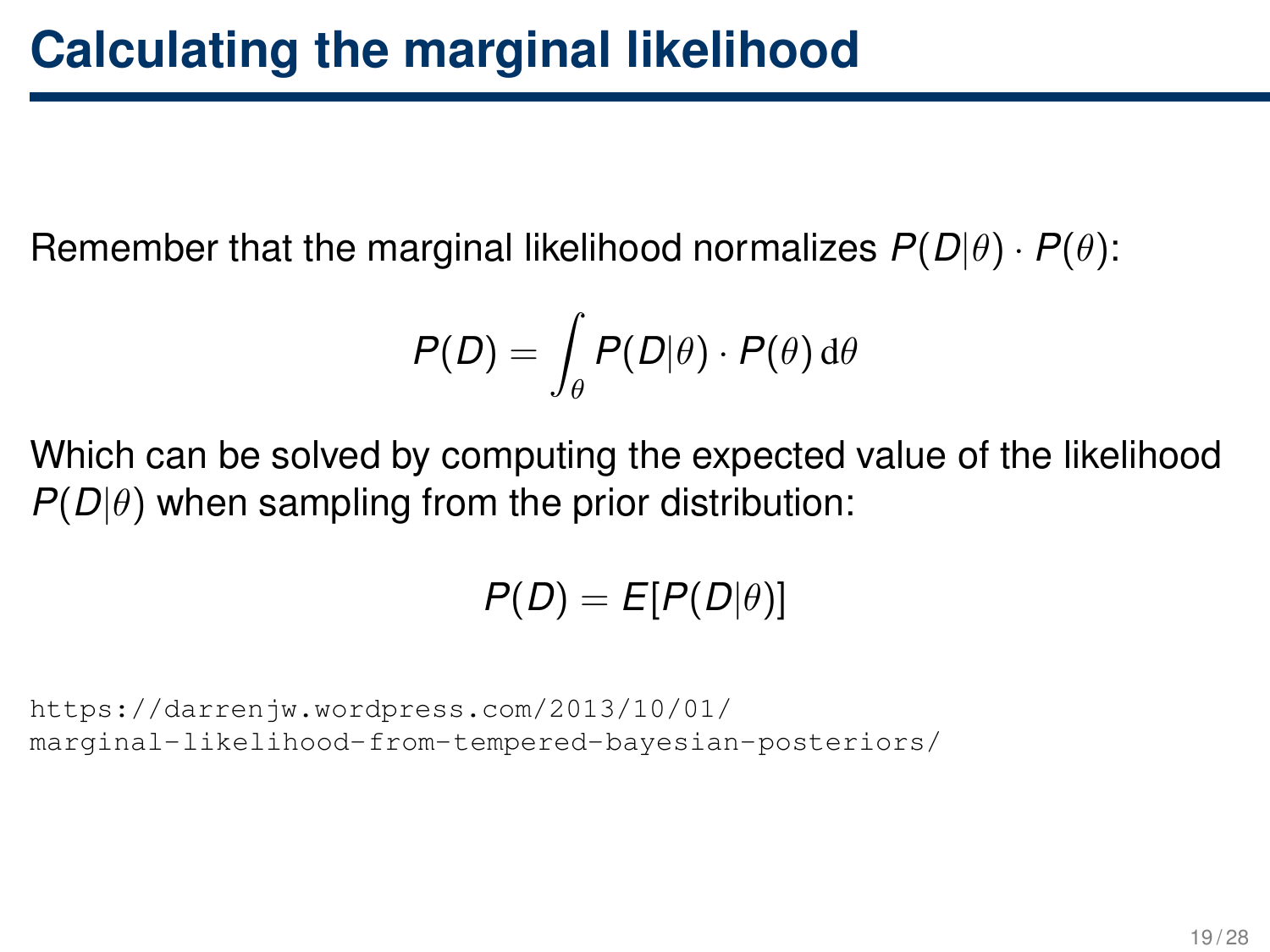#### **Power posteriors**

Using MCMC, E(likelihood) will not be well sampled under the prior. But we can sample a series of intermediates using power posteriors:



 $P(\theta|D) \propto P(D|\theta)^{\beta} \cdot P(\theta)$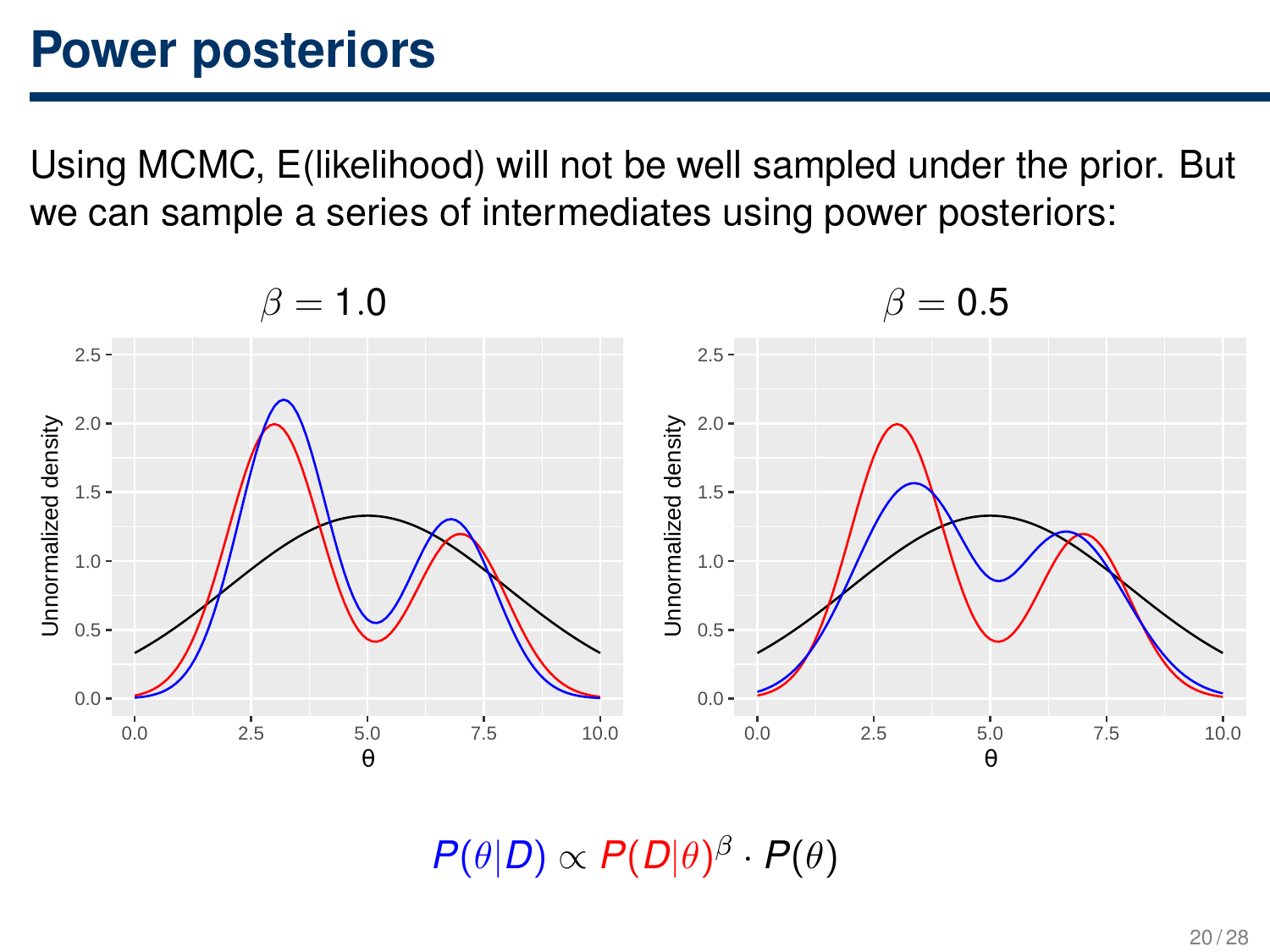### **Stepping-stone sampling**



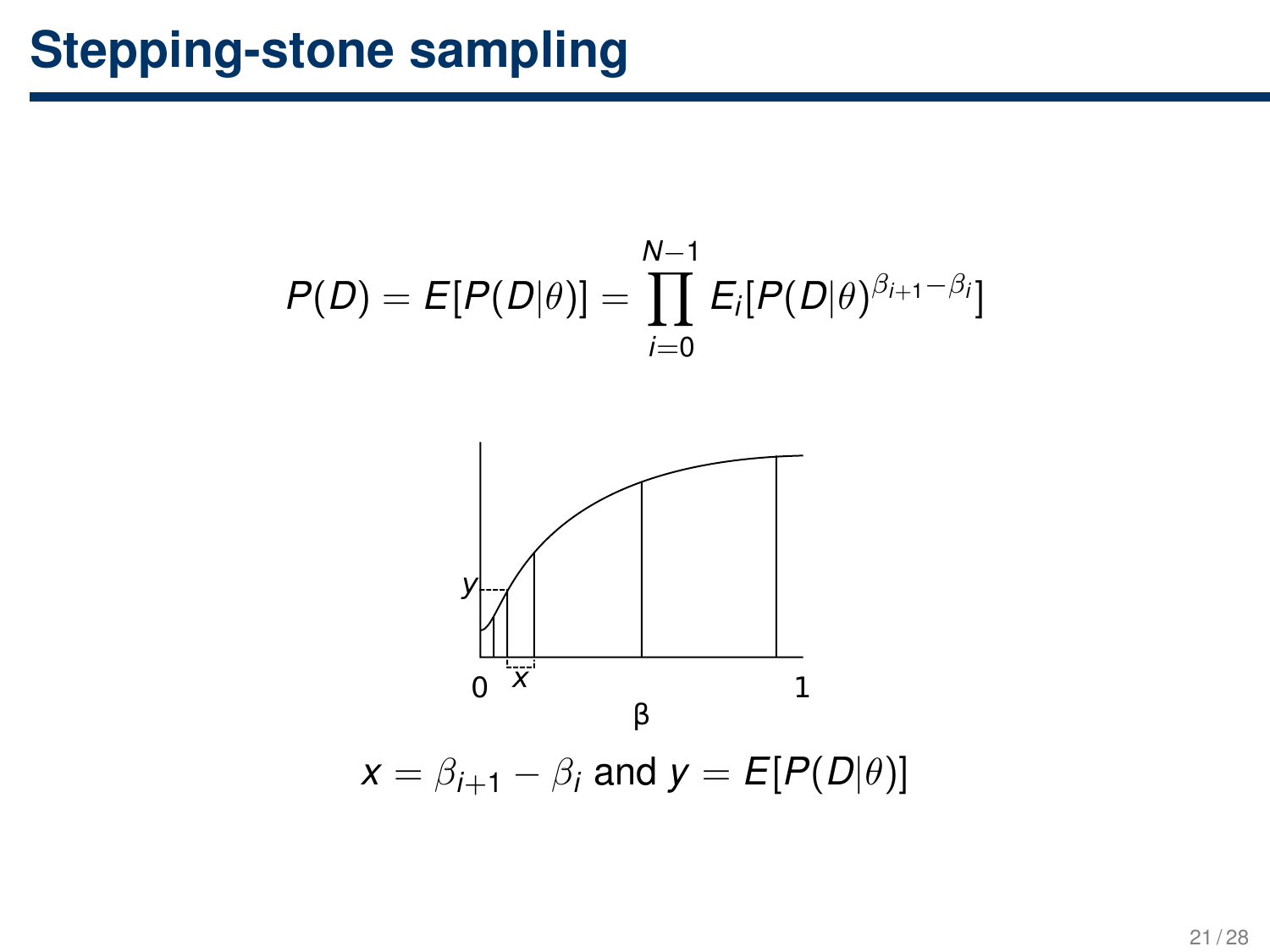## Part III

## <span id="page-21-0"></span>**[Species delimitation](#page-21-0)**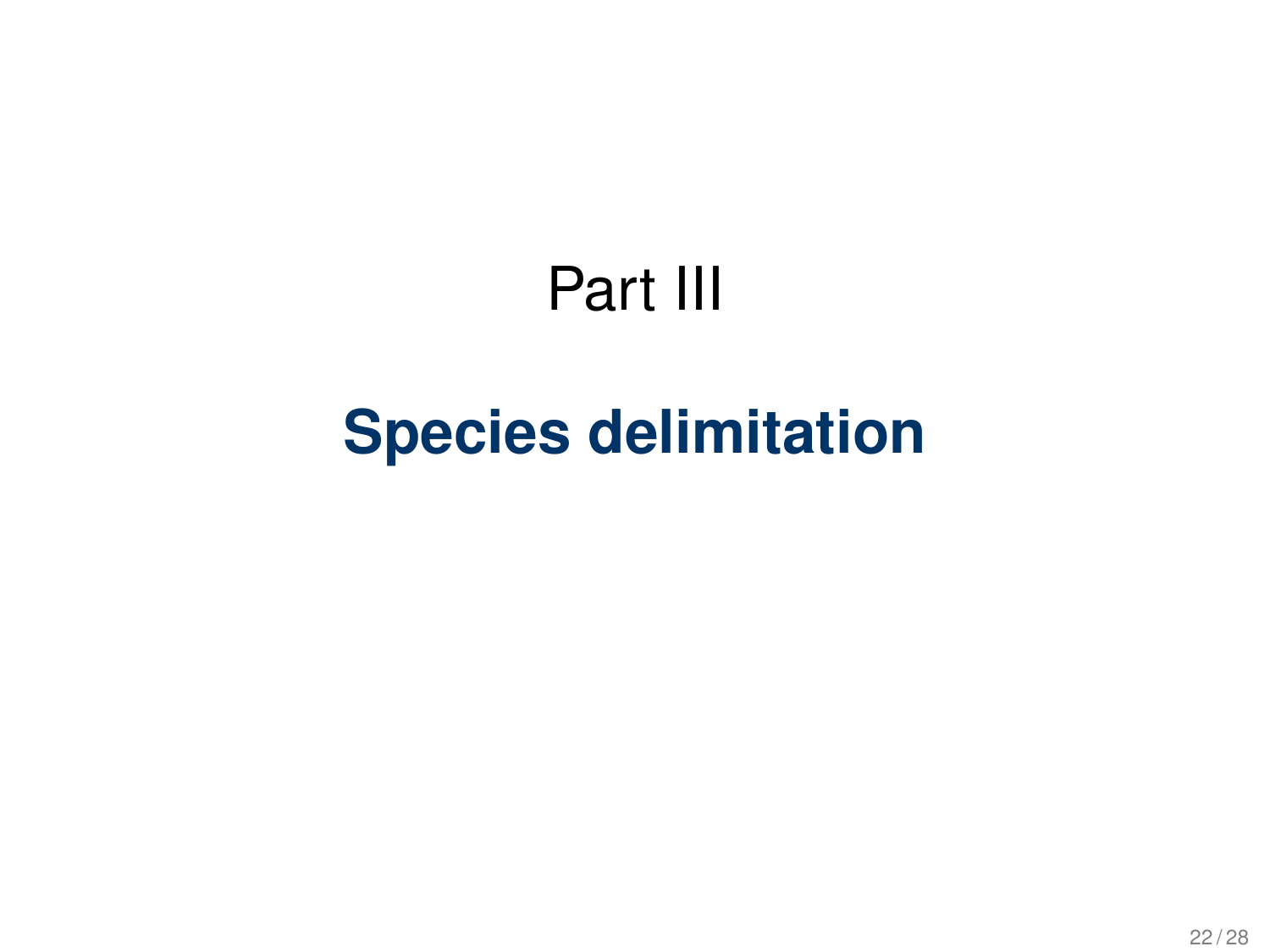- Now we can calculate marginal likelihoods
- Therefore we can calculate Bayes factors
- Therefore we can compare species delimitation probabilities
- Does this mean we can delimit species?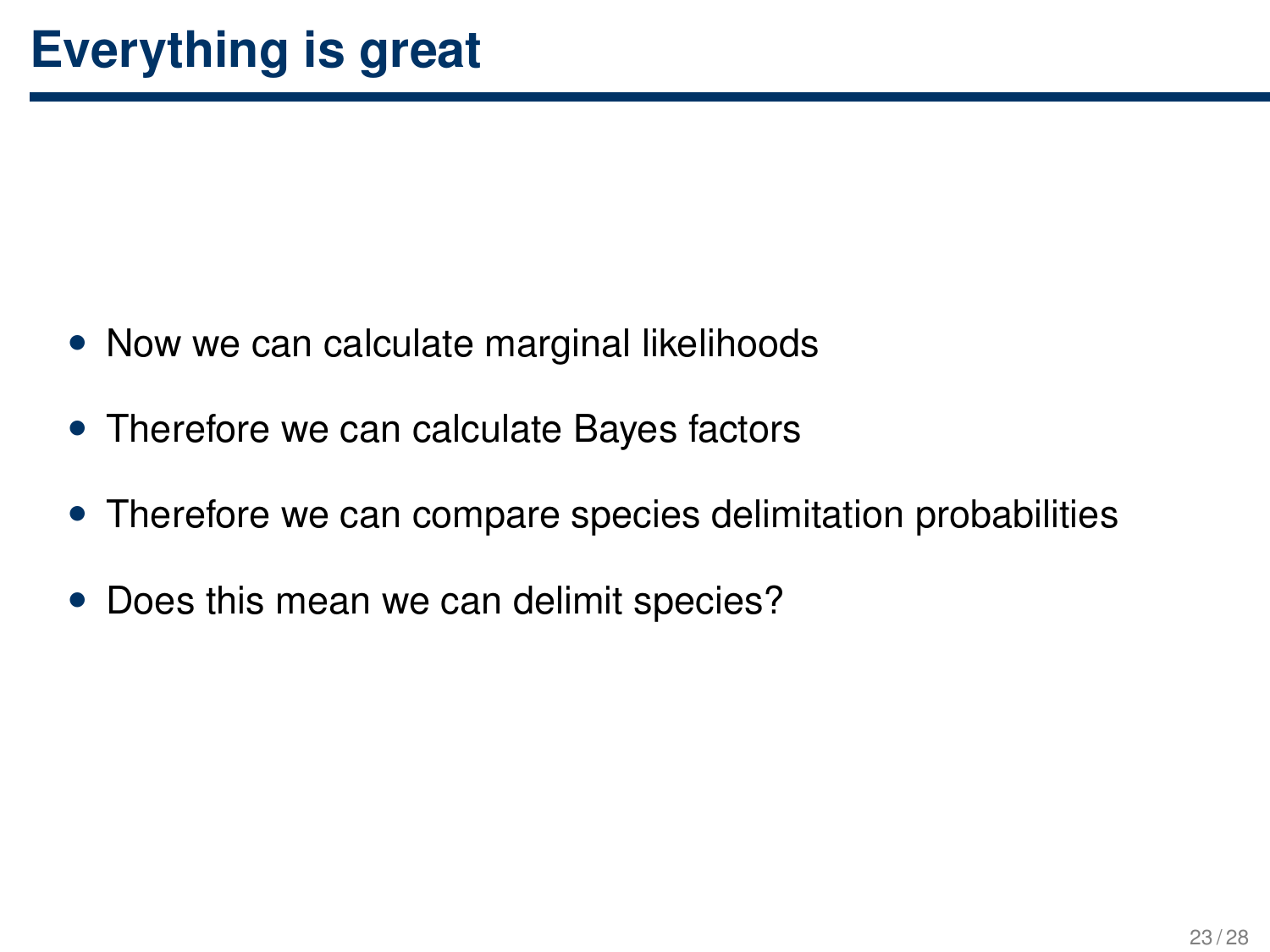#### **What is actually going on**



Zhang, C., Zhang, D. X., Zhu, T., & Yang, Z. (2011). Evaluation of a Bayesian coalescent method of species delimitation. *Systematic biology*, 60(6), 747-761.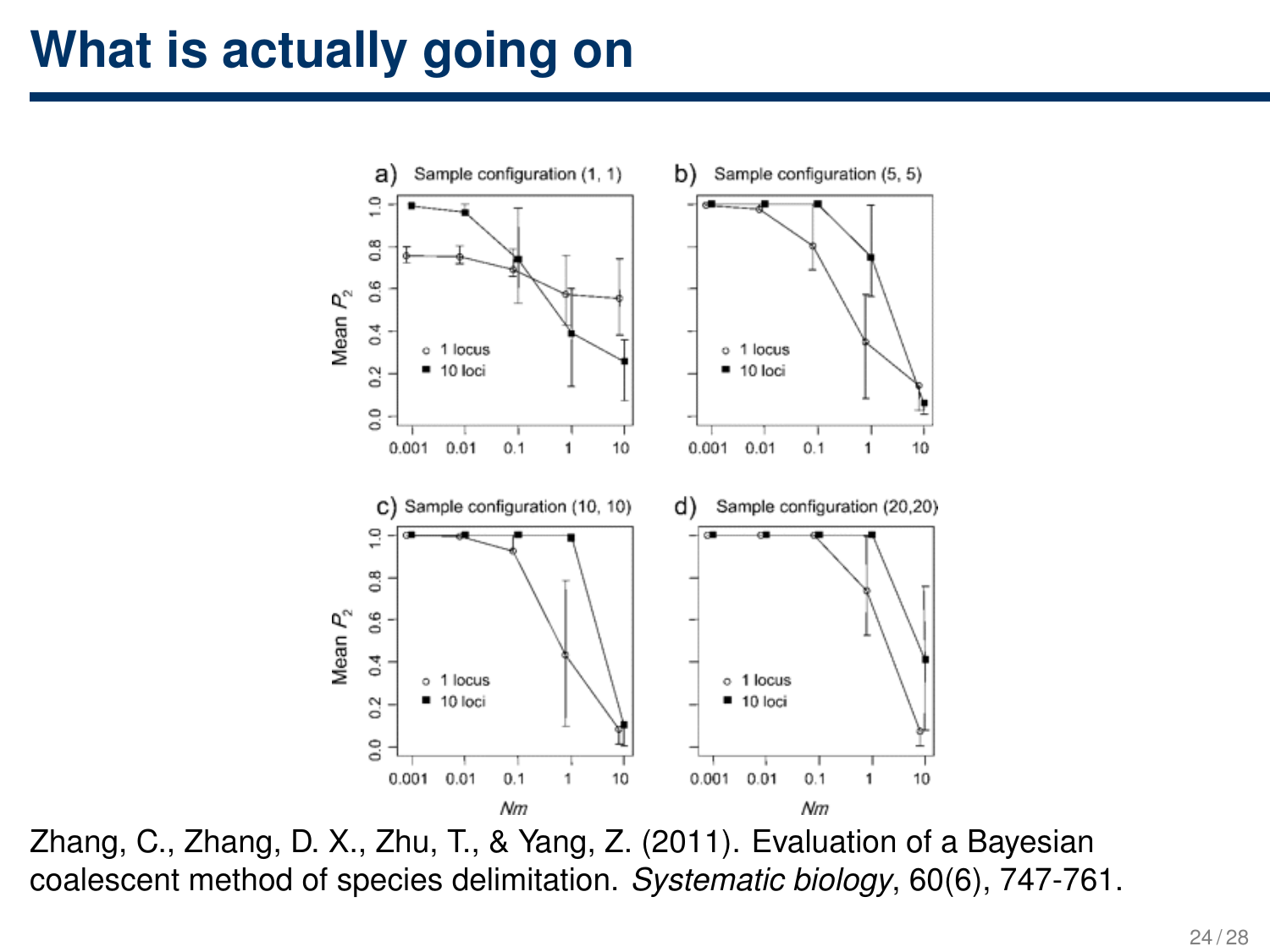#### **Species concepts**

Biological Interbreeding (natural reproduction resulting in viable and fertile offspring)

- Isolation Intrinsic reproductive isolation (absence of interbreeding between heterospecific organisms based on intrinsic properties, as opposed to extrinsic [geographic] barriers)
- Recognition Shared specific mate recognition or fertilization system (mechanisms by which conspecific organisms, or their gametes, recognize one another for mating and fertilization)
	- Ecological Same niche or adaptive zone (all components of the environment with which conspecific organisms interact)
- Evolutionary Unique evolutionary role, tendencies, and historical fate
	- Cohesion Phenotypic cohesion (genetic or demographic exchangeability)
- Hennigian Ancestor becomes extinct when lineage splits
- Monophyletic Monophyly (consisting of an ancestor and all of its descendants; commonly inferred from possession of shared derived character states)
- Genealogical Exclusive coalescence of alleles (all alleles of a given gene are descended from a common ancestral allele not shared with those of other species)
- Diagnosability Diagnosability (qualitative, fixed difference)
	- Phenetic Form a phenetic cluster (quantitative difference)
	- Clustering Form a genotypic cluster (deficits of genetic intermediates; e.g., heterozygotes)

De Queiroz, K. (2007). Species concepts and species delimitation. *Systematic biology*, 56(6), 879-886.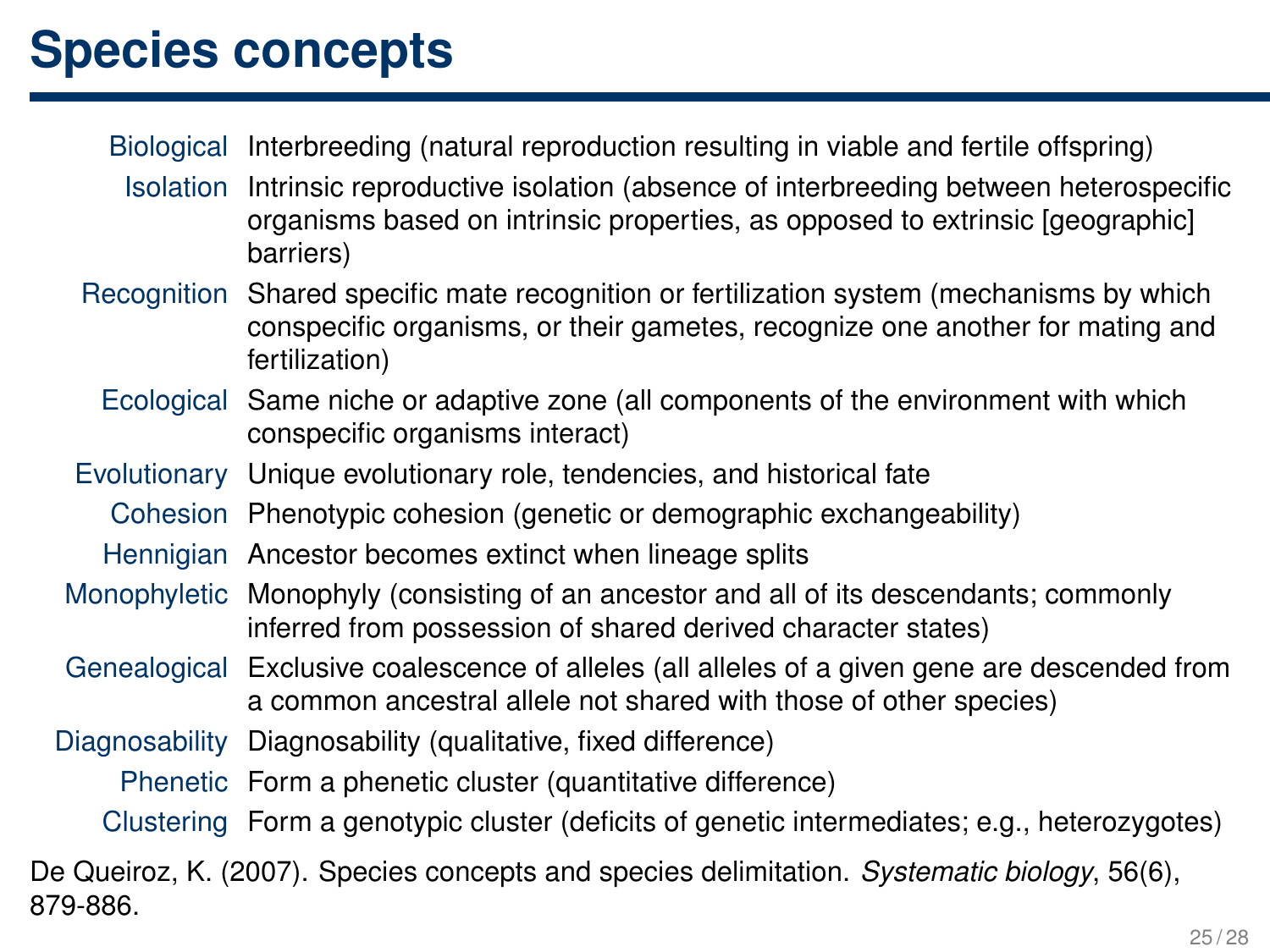#### **Alternatives**

BPP: Uses reversible jump MCMC to integrate over the space of species assignment and delimitation

STACEY: Uses a time threshold to delimit species, combined with a "lumpy" prior on the species tree

Tracer: Implements harmonic mean estimation (HME) of the marginal likelihood, which has been called the "Worst Monte Carlo Method Ever"

[http://radfordneal.wordpress.com/2008/08/17/](http://radfordneal.wordpress.com/2008/08/17/the-harmonic-mean-of-the-likelihood-worst-monte-carlo-method-ever/) [the-harmonic-mean-of-the-likelihood-worst-monte-carlo-method-ever/](http://radfordneal.wordpress.com/2008/08/17/the-harmonic-mean-of-the-likelihood-worst-monte-carlo-method-ever/)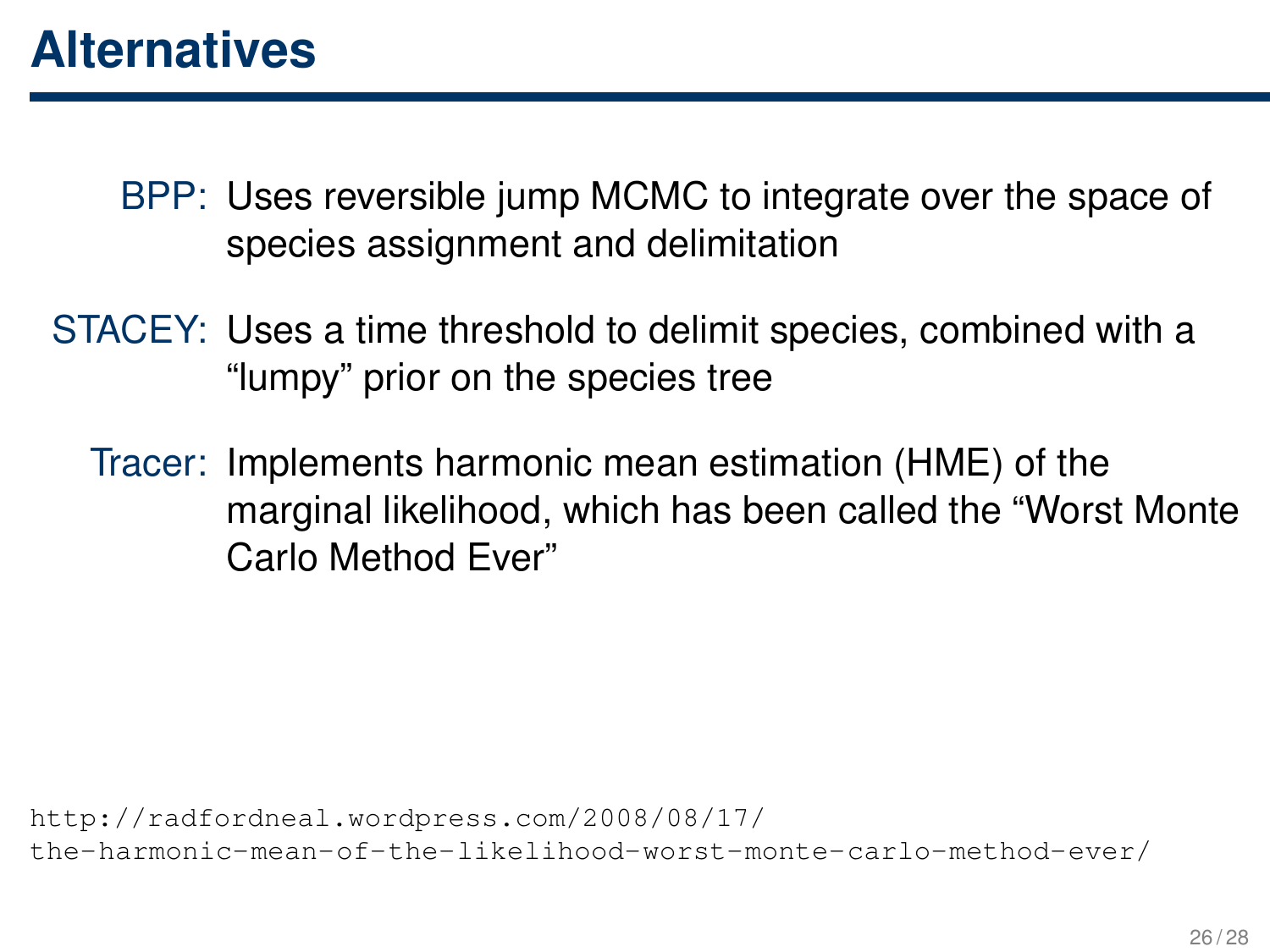What impact does the prior distribution on the speciation rate  $\lambda$  have on marginal likelihood estimates? If the prior distribution favors faster values of  $\lambda$ , how could this change the Bayes factors?